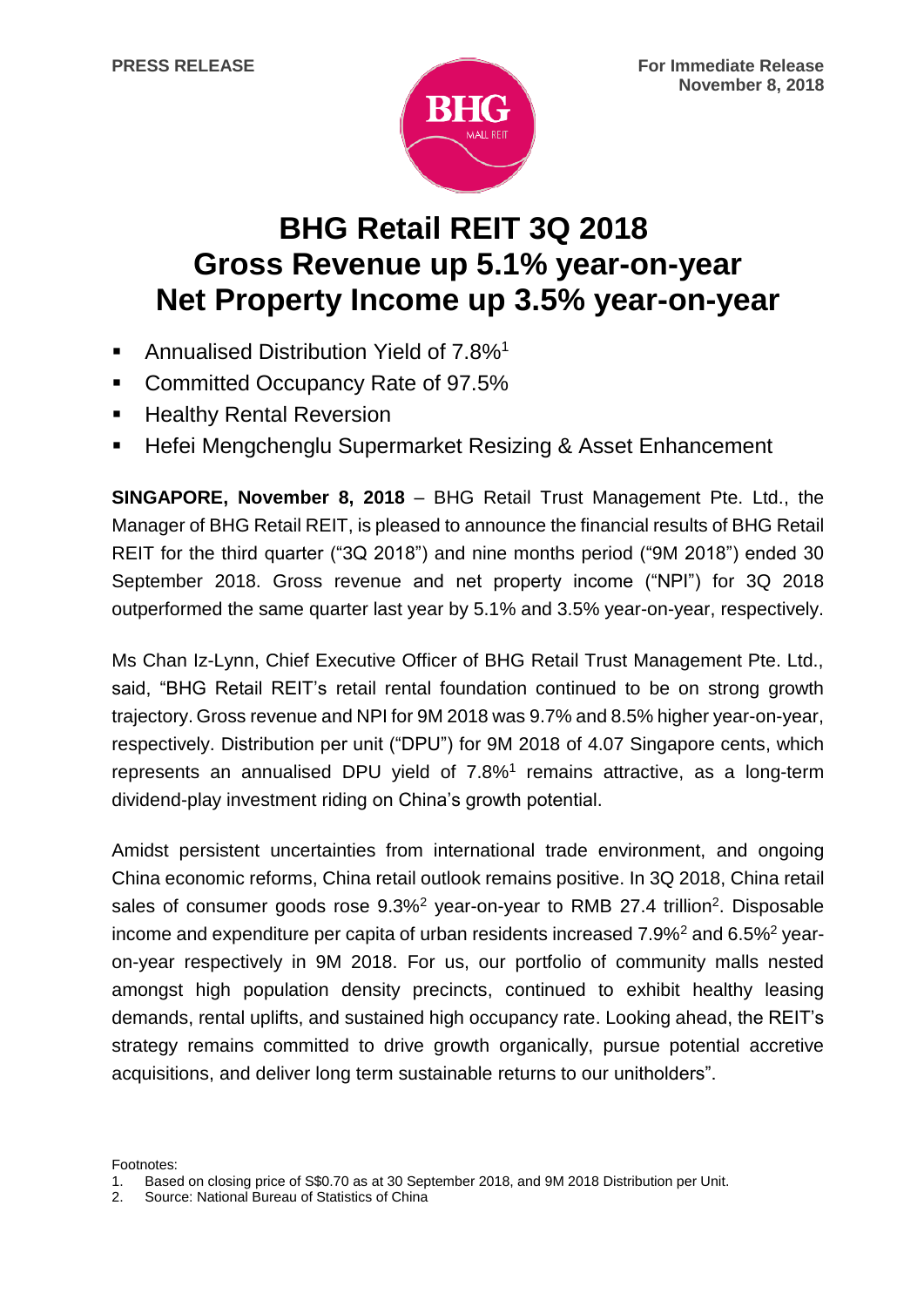# *Hefei Mengchenglu Supermarket Resizing & Asset Enhancement*

In line with our proactive asset management philosophy, a resizing of the supermarket space in Hefei Mengchenglu Mall has been carried out. This allows us to unlock the underlying potential of the newly released space, rejuvenate the cluster, and widen the range of offerings for its customers, while retaining the supermarket's competitive mass to serve its surrounding community residents.

In tandem with the resizing of the supermarket, the mall is undergoing asset enhancement works, with installation of an additional set of escalators underway to significantly enhance access and improve natural traffic circulation to tenants at basement two.

This integrated enhancement, slated to complete around mid-2019, is expected to elevate the long-term attractiveness of the anchor tenant and new cluster, as well as to further reinforce Hefei Mengchenglu's position as the mall of choice for the Luyang district community.

| For the Third Quarter Ended 30 September 3Q 2018 <sup>3</sup> |        | 3Q 2017 <sup>3</sup> | Change% |
|---------------------------------------------------------------|--------|----------------------|---------|
| Gross revenue [RMB'000]                                       | 86,022 | 80,656               | 6.7     |
| Net property income [RMB'000]                                 | 54,279 | 51,622               | 5.1     |
| Gross revenue [SGD'000]                                       | 17,304 | 16,462               | 5.1     |
| Net property income [SGD'000]                                 | 10,902 | 10,536               | 3.5     |
| Amount available for distribution [SGD'000]                   | 5,109  | 5,148                | (0.8)   |
| Distribution per unit ("DPU") [SGD cents]                     | 1.33   | 1.41                 | (5.7)   |

| For the Nine Months Ended 30 September      | $9M$ 2018 <sup>3</sup> | $9M$ 2017 <sup>3</sup> | Change% |
|---------------------------------------------|------------------------|------------------------|---------|
| Gross revenue [RMB'000]                     | 254,777                | 234,155                | 8.8     |
| Net property income [RMB'000]               | 167,604                | 155,773                | 7.6     |
| Gross revenue [SGD'000]                     | 52,471                 | 47,812                 | 9.7     |
| Net property income [SGD'000]               | 34,518                 | 31,807                 | 8.5     |
| Amount available for distribution [SGD'000] | 15,513                 | 15,122                 | 2.6     |
| Distribution per unit ("DPU") [SGD cents]   | 4.07                   | 4 15                   | (1.9)   |

Footnote:

3 The results of the Group's foreign subsidiaries were translated using the average SGD: CNY rate of 1:4.973, 1:4.900, 1:4.856 and 1:4.897 for 3Q 2018, 3Q 2017, 9M 2018 and 9M 2017, respectively.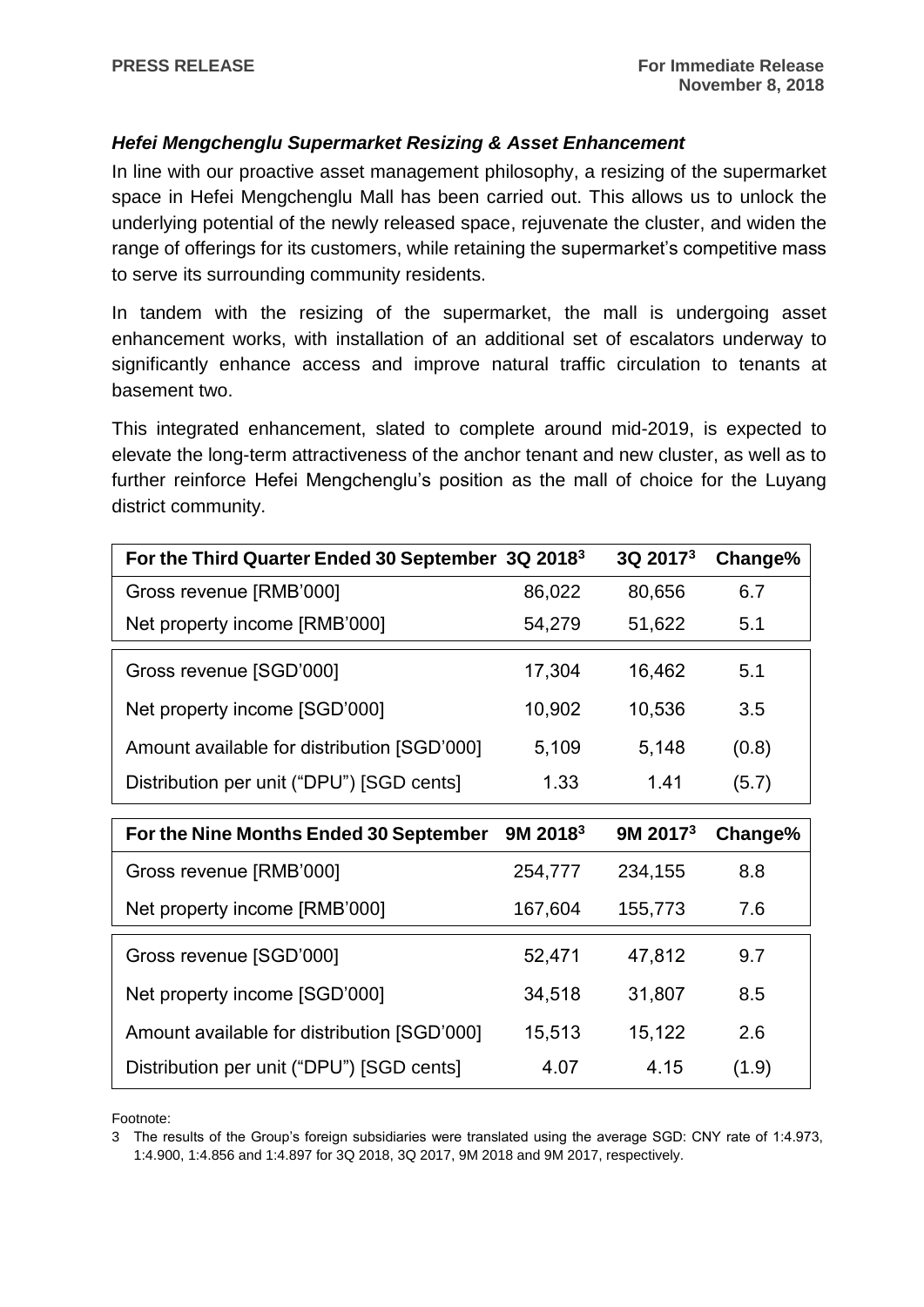## *Capital Management*

As at 30 September 2018, borrowings drawn down of S\$232.5 million represented a gearing of 32.7%. The low gearing is well below the regulator's limit of 45%, providing comfortable debt headroom to facilitate any potential acquisition growth. About 70% of borrowings are denominated in Singapore dollars.

## **ABOUT BHG RETAIL REIT** [\(http://www.bhgreit.com\)](http://www.bhgreit.com/)

BHG Retail REIT is the first pure-play China Retail REIT sponsored by a leading China integrated retail group. The REIT was listed on the Main Board of the Singapore Exchange Securities Trading Limited on 11 December 2015. The principal investment strategy of BHG Retail REIT is to invest, directly or indirectly, in a diversified portfolio of income-producing real estate which is used primarily for retail purposes (whether either wholly or partially), as well as real estate-related assets in relation to the foregoing, with an initial focus on China.

Its portfolio comprises five retail properties, Beijing Wanliu (60%), Chengdu Konggang, Hefei Mengchenglu, Xining Huayuan, Dalian Jinsanjiao located in Tier 1, Tier 2 and other cities of significant economic potential in China. As at 30 September 2018, the portfolio gross floor area of about 264,000 sqm, has a committed occupancy of 97.5%. As at 31 December 2017 (date of latest valuation), total appraised value was approximately RMB 3,946 million. Under voluntary right of first refusal agreements, properties may potentially be offered to BHG Retail REIT as future pipeline assets.

## **ABOUT THE REIT MANAGER**

BHG Retail REIT is managed by BHG Retail Trust Management Pte. Ltd., an indirect wholly owned subsidiary of the Sponsor, Beijing Hualian Department Store Co., Ltd. The Manager's key financial objectives are to provide Unitholders of BHG Retail REIT with an attractive rate of return on their investment through regular and stable distributions to Unitholders and to achieve long-term sustainable growth in distribution per unit and net asset value per Unit, while maintaining an appropriate capital structure for BHG Retail REIT.

#### **ABOUT THE SPONSOR**

BHG Retail REIT is the first retail REIT sponsored by an established PRC home-grown retail property operator, Beijing Hualian Department Store Co., Ltd. (the "Sponsor"). Established in May 1998, the Sponsor is a listed company on the Shenzhen Stock Exchange (stock code: 000882). The Sponsor is one of the first companies to be engaged in retail property management in China whose focus is mainly on the ownership and management of community retail properties. These properties are positioned as one-stop family-oriented destinations for the community in its locality, with shopping, dining, recreational and entertainment facilities to cater to an extensive variety of communal needs.